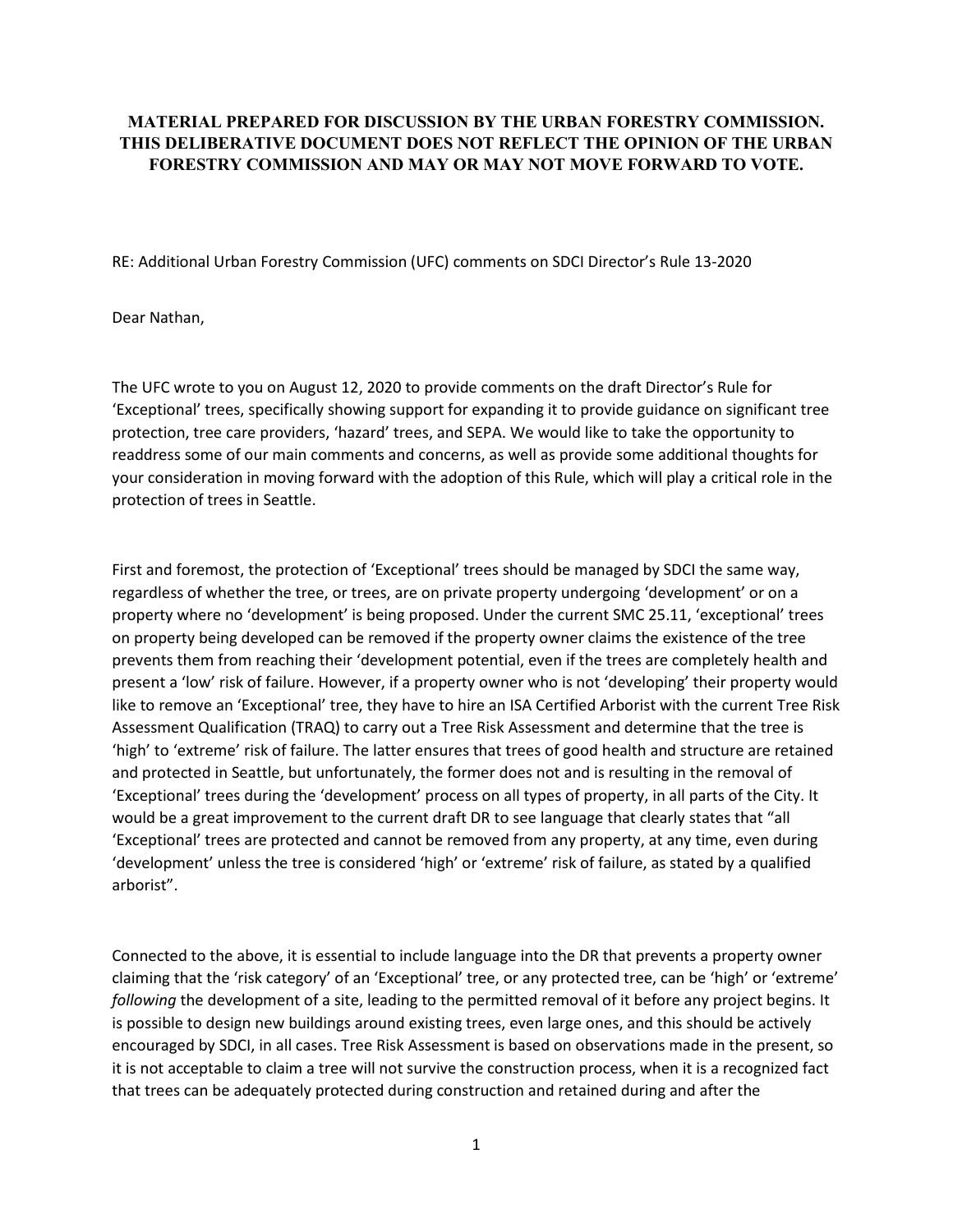completion of the project. There is already language in SMC 25.11.050 that addresses the protection of the root zone of 'exceptional' trees, so it makes sense to add this into the draft DR also.

The UFC recommends that SDCI moves forward as soon as possible with any of the draft changes to the DR, that are actionable without the need for additional input, either from the legal department and/or the public. Public comments were invited last year and SDCI received 800(?) comments, the majority of which were in favour of the draft changes. Certain changes, such as reducing the threshold from 30" DBH to 24" DBH would immediately make a difference in the City as trees of up to 29.5" DBH are being removed regularly which would have been protected if the threshold was lowered. As a point of reference, Portland, OR has recently lowered its threshold to 20' DBH.

Another strong recommendation is to update the definition of exceptional trees, tree groves, defining significant trees, re-defining hazardous trees, and submitting a new Exceptional tree list and including tree service provider acknowledgement and requirement, as UFC's letter from August 2020 details. The latter is extremely important to put in place as soon as possible as there are trees being removed by unlicensed, uninsured and unregistered 'companies' that are not even legally allowed to work in Washington State and if any accident or fatality occurs on a property, the property owner may be found liable for covering any costs if the people involved are not covered by the correct level of insurance and licensed and bonded by the State of Washington's Labor & Industry department.

As part of updating the 'Exceptional' tree list, it is advised to consider adding in native species that are currently excluded from the list, unless part of a 'tree grove'. This includes red alder and black cottonwood trees which both grow quickly and provide essential benefits to humans and wildlife alike. These trees are often considered negatively within the urban environment, generally due to their relative short lifespan (compared to native conifer trees) and their structural issues, but neither of these concerns are valid reasons to not encourage their protection at a time when we need as many existing trees as possible to combat the effects of climate change, including the increasingly measurable 'heat island effect' in urban environments where there is significant tree loss. In fact, fast growing native trees are very much needed at a time the City of Seattle is looking to increase canopy cover, and structural issues in trees can be addressed when trees are young, as well as when they are older and larger, if property owners are able to find experienced, knowledgeable and proactive arborists to help recommend management plans for their trees.

Continuing with the native tree subject, the UFC recommends that all native conifer trees received a higher level of protection and would like to see Douglas-fir, Western red cedar, Western white pine, Western hemlock and shore pine trees all be categorized as 'Exceptional' at 6-12" DBH (TBD). Conifer trees provide the highest level of ecological services within urban environments in the Northwest, as well as many positive benefits to human health and wellbeing, and even property value. Native conifer trees are also perhaps the easiest and cheapest trees to maintain, as unlike many deciduous trees which grow horizontally as well as vertically, with less predictable growth habits, conifers focus their growth upward with their horizontal branching growing to help balance the stem and provide energy